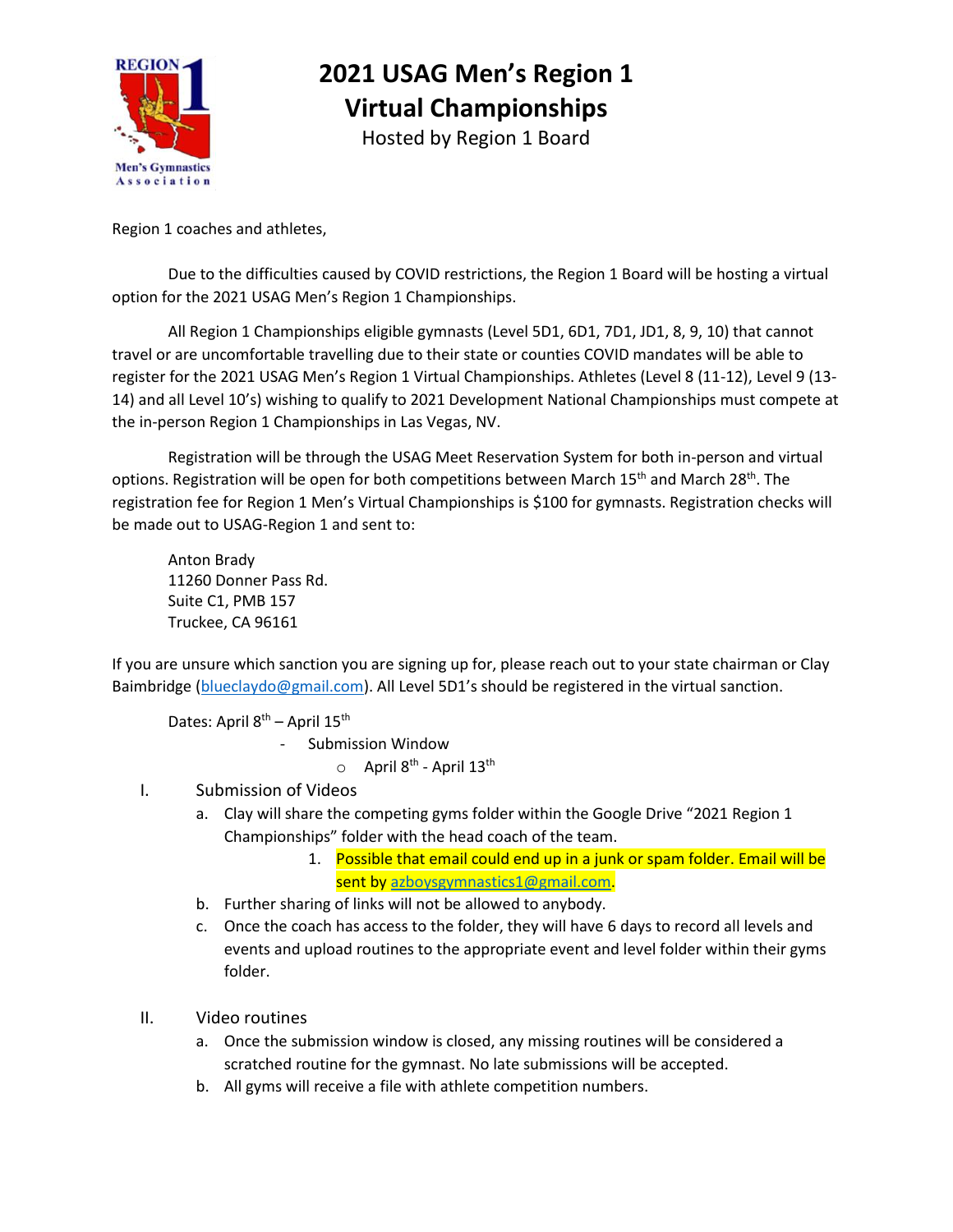

## **2021 USAG Men's Region 1 Virtual Championships**

Hosted by Region 1 Board

- c. Numbers and names must be printed onto cards that can be easily seen at the beginning of routine.
- d. All athletes must be in proper competition attire.
- e. Gymnasts will show their card for 2-3sec and then salute the video camera.
- f. Once the video has begun recording, it must remain recording, no pausing of the video will be allowed. If the athlete falls, the athlete must stay in view during that time.
- g. Angle of the camera should be from an area that would be a normal viewing angle of a live judge. The video should be a wide enough view that the athlete's entire body is visible for the duration of the routine.
- h. Minimal obstructions of the event.
- i. Matting should be as close to regulation as possible.
- j. Spotting requirements are the same for virtual events. A coach is required to be in position to spot under Rings and High Bar and next to Vault.
- k. Coaches attire is also required (collared shirts, no jeans, no backpacks)
- l. Video Quality is required to be 1080p maximum.
- III. Judging of Routines
	- a. At the end of the Submission period access to folders will be restricted from Head Coach.
		- i. Coaches will have access to the Score Inquiry folder.
			- 1. Score Inquiry Folder will have a Google Sheets Score Inquiry form for the Coach to fill out.
	- b. Routines will be judged on April  $15^{th}$ .
		- i. Routines will be judged by the same 12 judge panel as the in-person option.
			- ii. At the end of the submission window, the judges will be given access to the appropriate folders and judge the routines.
			- iii. ProScore scoreboard will be live streamed on Region 1 YouTube page
			- iv. A Google Sheets Scoreboard will be shared with coaches for score inquiry purposes only.
				- 1. Coach will be able to type in a SI (Score Inquiry) into the box next to the athlete's name.
				- 2. Any start value inquiry will need to use the template that is in the folder labeled "Start Value Inquiry."
			- v. Scores will be entered into the official Region 1 Championships ProScore file, live during the virtual session that is being judged.
	- c. Conclusion of all sessions
		- i. Once all routines have been judged and all score inquiries have been completed, we will broadcast an award ceremony.
			- 1. All levels will be announced.
				- a. Awards will be mailed to the gym for distribution.
				- b. Gymnasts will also receive a Region 1 Championships T-shirt.